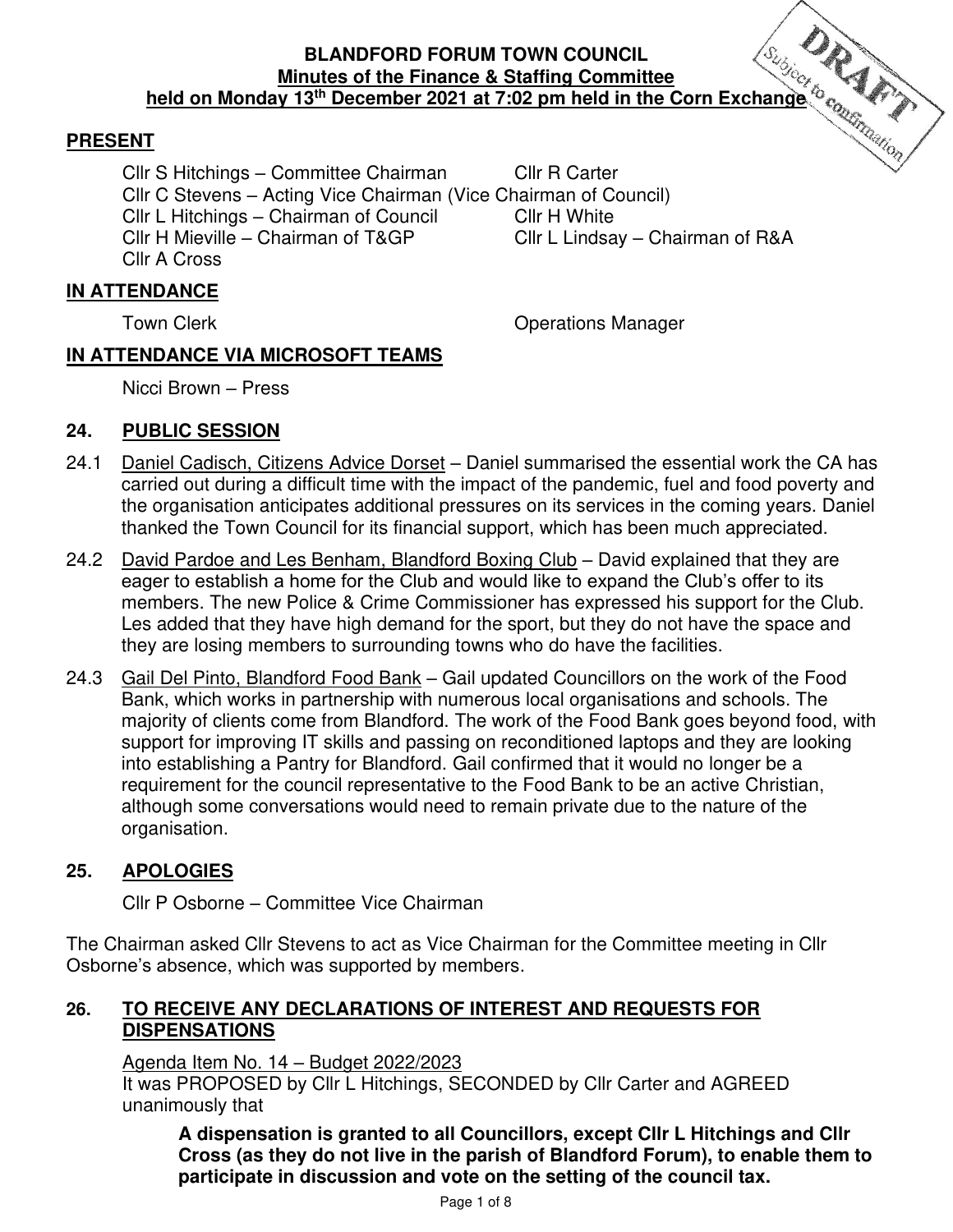With the Committee's permission, the following agenda item was brought forward for consideration due to members of the public being in attendance to hear the outcome.

## **27. TO CONSIDER THE CONTINUATION OF EXISTING SERVICE LEVEL AGREEMENTS AND THE INTRODUCTION OF NEW ONES**

The paper was noted (see Appendix H).

#### Citizens Advice Dorset

It was PROPOSED by Cllr L Hitchings, SECONDED by Cllr White and AGREED (7 in favour, 1 abstention) that a **RECOMMENDATION is made to full council that** 

#### **The SLA with Citizens Advice Dorset is continued for a further three years from 1 st April 2022 and the offer is increased to £3,500 per annum (Expenditure Authority: Localism Act 2011 s1-8).**

**ACTION: TOWN COUNCIL** 

#### Blandford Boxing Club

It was PROPOSED by Cllr Mieville, SECONDED by Cllr L Hitchings and AGREED (4 in favour, 3 against, 1 abstention) that a **RECOMMENDATION is made to full council that** 

**An SLA is introduced with the Blandford Boxing Club with funding of £15,000 in year one, £2,500 in year two and £2,500 in year three subject to meeting the criteria and membership targets stated in the Club's report (Expenditure Authority: Localism Act 2011 s1-8).** 

**ACTION: TOWN COUNCIL** 

It was PROPOSED by Cllr White, SECONDED by Cllr Cross but not voted on that the Boxing Club should apply for a grant instead of an SLA.

#### Blandford Food Bank

It was PROPOSED by Cllr L Hitchings, SECONDED by Cllr Stevens and AGREED (7 in favour, 1 against) that a **RECOMMENDATION is made to full council that** 

#### **The principle of an SLA is agreed to with Blandford Food Bank, subject to further discussions and receipt of supporting information.**

 **ACTION: TOWN COUNCIL** 

#### Review of Service Level and Service Provision Agreements

It was PROPOSED by Cllr L Hitchings, SECONDED by Cllr White and AGREED (7 in favour, 1 abstention) that

## **A working group is set up to consider the content of the service level agreements and all committee members will be invited to attend.**

**ACTION: TOWN CLERK**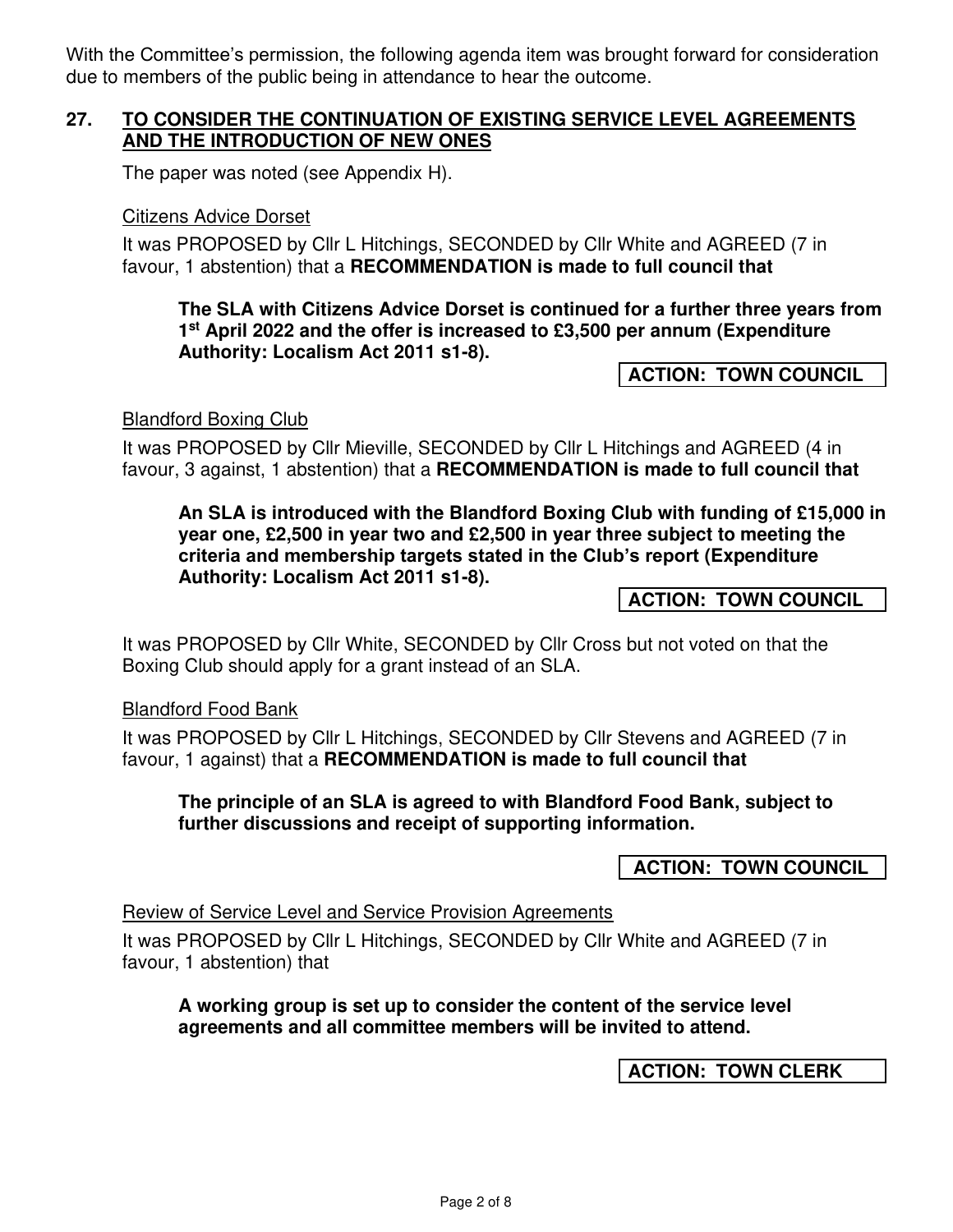## **27. TO CONSIDER THE CONTINUATION OF EXISTING SERVICE LEVEL AGREEMENTS AND THE INTRODUCTION OF NEW ONES (cont)**

#### Fashion Museum

It was PROPOSED by Cllr Cross, SECONDED by Cllr L Hitchings and AGREED (7 in favour, 1 abstention) that a **RECOMMENDATION is made to full council that** 

**The SLA with the Fashion Museum is increased to £2,500 a year for a period of three years from 1st April 2022 (Expenditure Authority: Localism Act 2011 s1-8).** 

## **ACTION: TOWN COUNCIL**

#### Information Centre

It was PROPOSED by Cllr L Hitchings, SECONDED by Cllr Carter and AGREED unanimously that a **RECOMMENDATION is made to full council that** 

**The SLA with the Information Centre is continued at £2,000 a year for a period of three years from 1st April 2022 (Expenditure Authority: Localism Act 2011 s1- 8).** 

**ACTION: TOWN COUNCIL** 

Cllr White left the meeting.

#### Town Museum

It was PROPOSED by Cllr Carter, SECONDED by Cllr L Hitchings and AGREED (7 in favour, 1 non-vote) that a **RECOMMENDATION is made to full council that** 

**The SLA with the Town Museum is continued at £2,000 a year for a period of three years from 1st April 2022 (Expenditure Authority: Localism Act 2011 s1-8).** 

**ACTION: TOWN COUNCIL** 

## TREADS

It was PROPOSED by Cllr Carter, SECONDED by Cllr L Hitchings and AGREED (7 in favour, 1 non-vote) that a **RECOMMENDATION is made to full council that** 

**The SLA with TREADS is continued and reduced – at their request – to £2,000 a year for a period of three years from 1st April 2022 (Expenditure Authority: Localism Act 2011 s1-8).** 

**ACTION: TOWN COUNCIL** 

Cllr White returned to the meeting.

Youth Centre

It was PROPOSED by Cllr L Hitchings, SECONDED by Cllr White and AGREED (7 in favour, 1 against) that a **RECOMMENDATION is made to full council that** 

**The SLA is brought to an end at 31st March 2022, due to the lack of claims for the funds, and the Youth Centre is asked to submit a fully costed business plan in order to continue the SLA for a period of three years from 1st April 2022.** 

**ACTION: TOWN COUNCIL**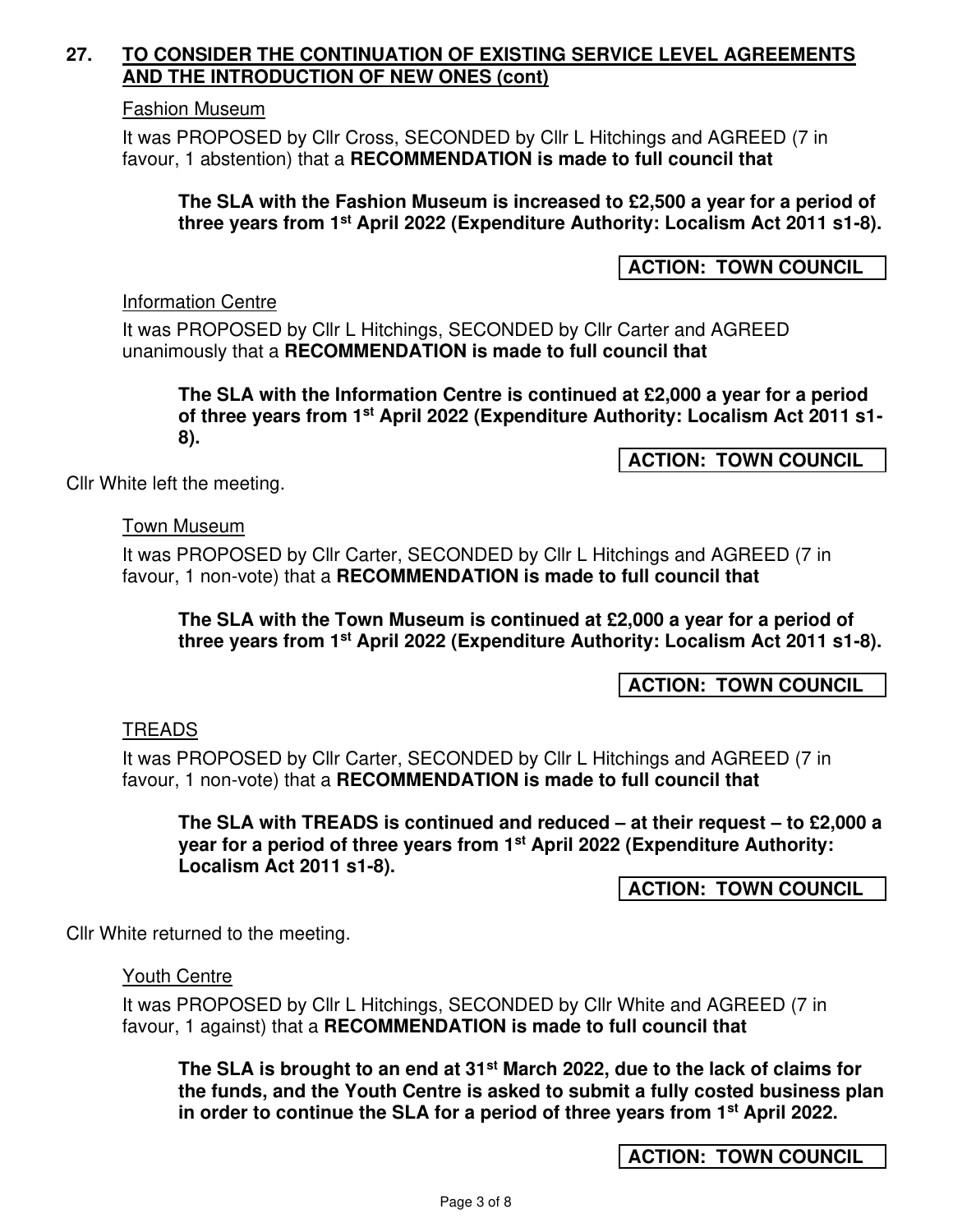## **27. TO CONSIDER THE CONTINUATION OF EXISTING SERVICE LEVEL AGREEMENTS AND THE INTRODUCTION OF NEW ONES (cont)**

## Blandford Stour Valley Band

Cllr White declared an interest as a member of the Blandford Stour Valley Band.

It was PROPOSED by Cllr L Hitchings, SECONDED by Cllr Carter and AGREED (7 in favour, 1 non-vote) that a **RECOMMENDATION is made to full council that** 

## **The Service Provision Agreement with the Blandford Stour Valley Band is continued at £1,500 a year for a period of three years from 1st April 2022 (Expenditure Authority: Localism Act 2011 s1-8).**

## **ACTION: TOWN COUNCIL**

## **28. MINUTES OF THE MEETING HELD ON 13TH SEPTEMBER 2021**

It was PROPOSED by Cllr L Hitchings, SECONDED by Cllr Mieville and AGREED unanimously that the Minutes be APPROVED and SIGNED.

## **29. TOWN CLERK'S REPORT & CORRESPONDENCE**

29.1 Staffing/Recruitment – There are funds committed for an additional member of office staff when required and the Town Clerk explained that this has not been prioritised due to the ongoing workload and capacity, but a recruitment pack will be put together in January/February and run past the Committee Chairman, possibly with a different job title than that stated in the payroll budget.

## **30. ANALYTICAL REVIEW OF EXPENDITURE AGAINST BUDGET FOR THE FOLLOWING:**

30.1 Administration Budget for the year to 31st October 2021

The paper was noted (see Appendix A).

30.2 Overall Revenue Budget for the year to 31st October 2021

The paper was noted (see Appendix B).

## 30.3 Reserves Accounts as at 31st October 2021

The paper was noted (see Appendix C).

# **31. REVIEW OF FINANCE DOCUMENTATION**

31.1 To receive and retrospectively approve the list of cheque payments 011121-011127 (Sheet 869) totalling £430.83

It was PROPOSED by Cllr S Hitchings, SECONDED by Cllr Stevens and AGREED unanimously that

## **The list of cheque payments 011121-011127 (Sheet 869) totalling £430.83 are received and retrospectively approved.**

31.2 To receive and retrospectively approve direct debit payments for the period 1<sup>st</sup> August 2021 to 31st October 2021 (sheets 187-189) totalling £85,697.59

It was PROPOSED by Cllr S Hitchings, SECONDED by Cllr Stevens and AGREED unanimously that

**The direct debit payments for the period 1st August 2021 to 31st October 2021 (sheets 187-189) totalling £85,697.59 are received and retrospectively approved.**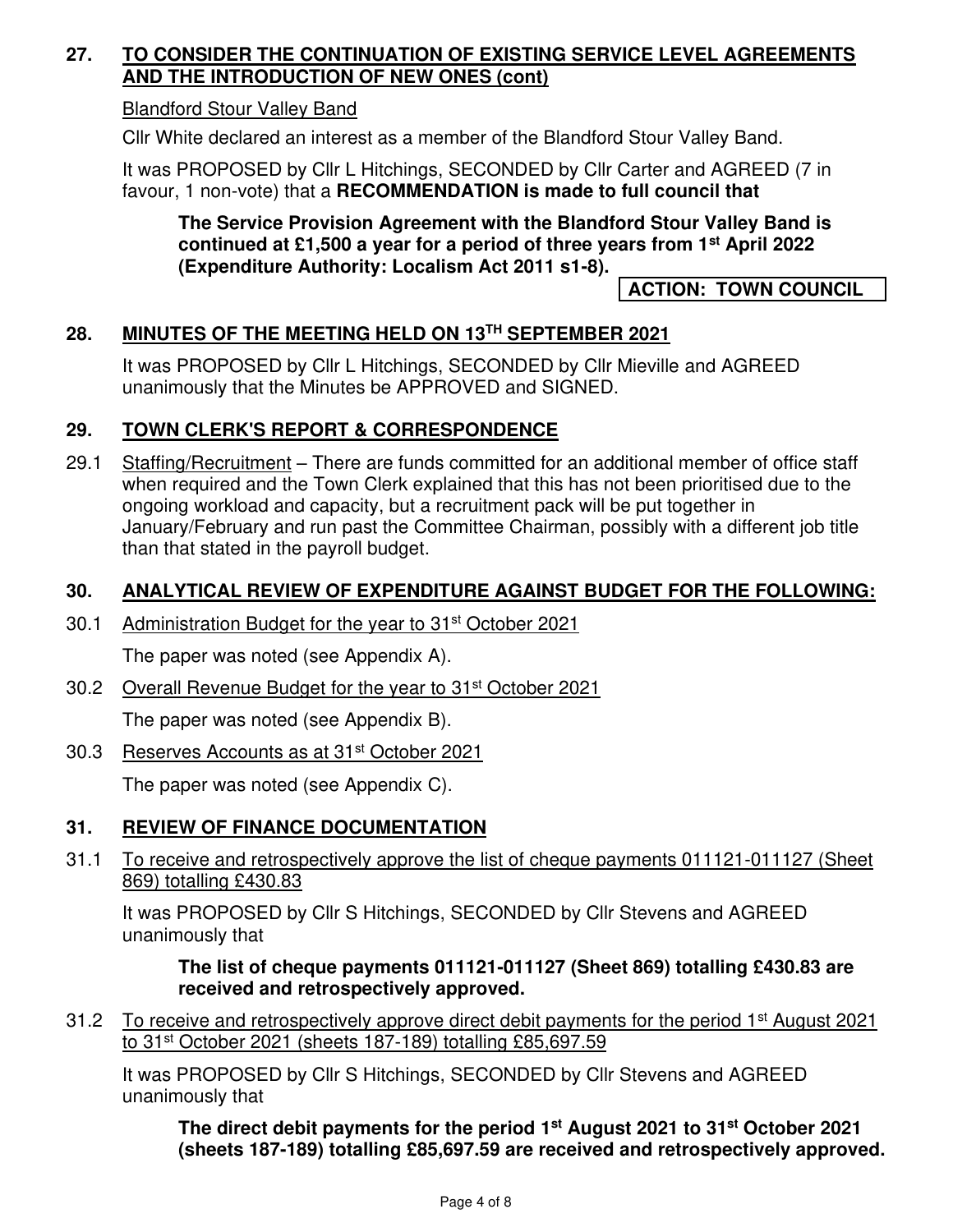## **31. REVIEW OF FINANCE DOCUMENTATION (CONT)**

- 31.3 There were no BACS payments to retrospectively approve
- 31.4 There were no CHAPS payments to retrospectively approve
- 31.5 To receive and retrospectively approve Online Faster Payments FP059 to FP069 totalling £499,325.32 (includes transfers to other Town Council bank accounts)

It was PROPOSED by Cllr S Hitchings, SECONDED by Cllr Stevens and AGREED unanimously that

## **Online Faster Payments FP059 to FP069 totalling £499,325.32 are approved retrospectively.**

31.6 Retrospective approval of the Investment Account for the period  $1<sup>st</sup>$  August to 31<sup>st</sup> October 2021

The paper was noted (see Appendix D).

It was PROPOSED by Cllr Cross, SECONDED by Cllr L Hitchings and AGREED unanimously that

## **The Investment Account for the period 1st August 2021 to 31st October 2021 is approved retrospectively.**

31.7 Report by Chairman on Bank Reconciliation and Petty Cash check

Cllr S Hitchings carried out a petty cash check, which was correct, and confirmed that the monthly bank reconciliation had been undertaken during the period and everything was found to be in order.

31.8 Bank Reconciliation to 31st October 2021

The paper was noted (see Appendix E).

# **32. TO RECEIVE THE INTERNAL AUDITOR'S REPORT**

The paper was noted (see Appendix F).

## **33. REVIEW OF VARIABLE DIRECT DEBITS**

The paper was noted (see Appendix G).

It was PROPOSED by Cllr L Hitchings, SECONDED by Cllr White and AGREED unanimously that

## **The variable direct debits are approved.**

**ACTION: TOWN CLERK** 

# **34. TO CONSIDER GRANT APPLICATIONS**

34.1 Blandford Environmental Trust

The paper was noted (see Appendix I).

It was PROPOSED by Cllr Cross, SECONDED by Cllr Mieville and AGREED unanimously that a **RECOMMENDATION is made to full council that** 

**A grant of £345 is approved (Expenditure Authority: Localism Act 2011 s1-8).** 

**ACTION: TOWN COUNCIL**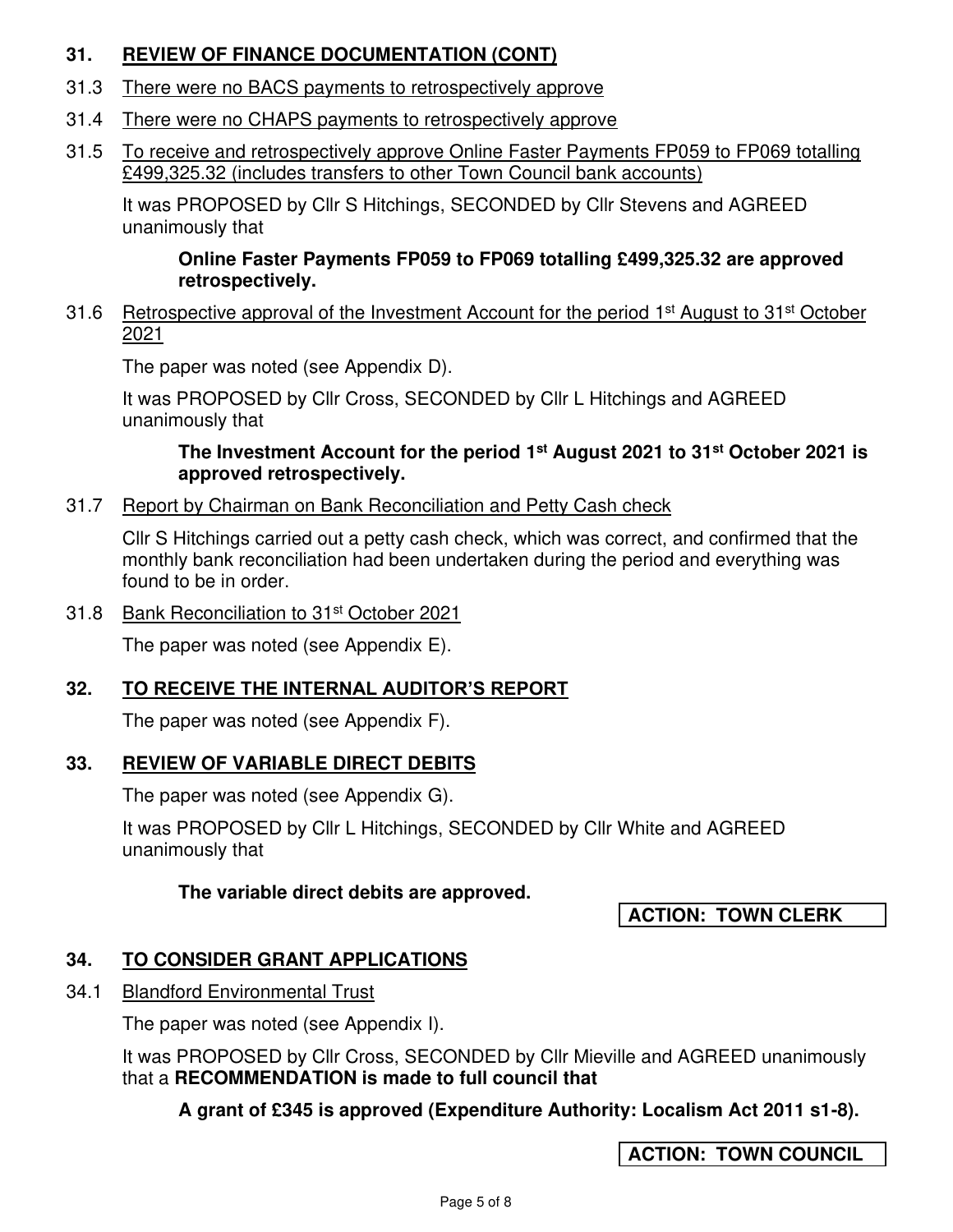## **35. TO CONSIDER THE RECOMMENDATIONS OF THE DORSET PARISH INDEPENDENT RENUMERATION PANEL**

The paper was noted (see Appendix J).

It was PROPOSED by Cllr White, SECONDED by Cllr Mieville and AGREED (4 in favour, 3 against, 1 abstentions) that a **RECOMMENDATION is made to full council that**

## **The Councillor allowance is not increased.**

**ACTION: TOWN COUNCIL** 

## **36. CONFIDENTIAL**

It was PROPOSED by Cllr L Hitchings, SECONDED by Cllr Mieville and AGREED unanimously that

**The public and press may be excluded from the meeting on the grounds that publicity might be prejudicial to the public interest as per the Public Bodies (Admission to Meetings) Act 1960.** 

## 36.1 To receive the Payroll budget (staff grading) for the year 2022/23

The paper was tabled (see Appendix K).

It was PROPOSED by Cllr L Hitchings, SECONDED by Cllr Carter and AGREED unanimously that

## **The staff grading for 2022/23 is approved as per the tabled document and is signed by the Committee Chairman.**

**ACTION: TOWN CLERK** 

It was PROPOSED by Cllr Carter, SECONDED by Cllr Mieville and AGREED unanimously that

 **The public and press were welcomed back into the meeting for the following items;** 

## **37. CONSIDERATION OF THE TOWN COUNCIL BUDGET 2022/23**

37.1 Consideration of the proposed revenue budget for Administration Costs for 2022/23

It was PROPOSED by Cllr L Hitchings and SECONDED by Cllr Stevens and AGREED unanimously that

## **The proposed Administration budget is accepted.**

37.2 Recommendations from Committees

The paper was noted (See Appendix L).

37.2.1 Recreation & Amenities Committee Meeting held on Monday 8<sup>th</sup> November 2021 Minute No. 20 – Consideration of the proposed budget for the financial year 2022/2023 and recommendation to Finance and Staffing Committee Meeting

At the R&A committee meeting, it was PROPOSED by Cllr White, SECONDED by Cllr Carter and AGREED (4 in favour, 1 against and 2 abstentions) that **a RECOMMENDATION is made to the Finance & Staffing Committee that it**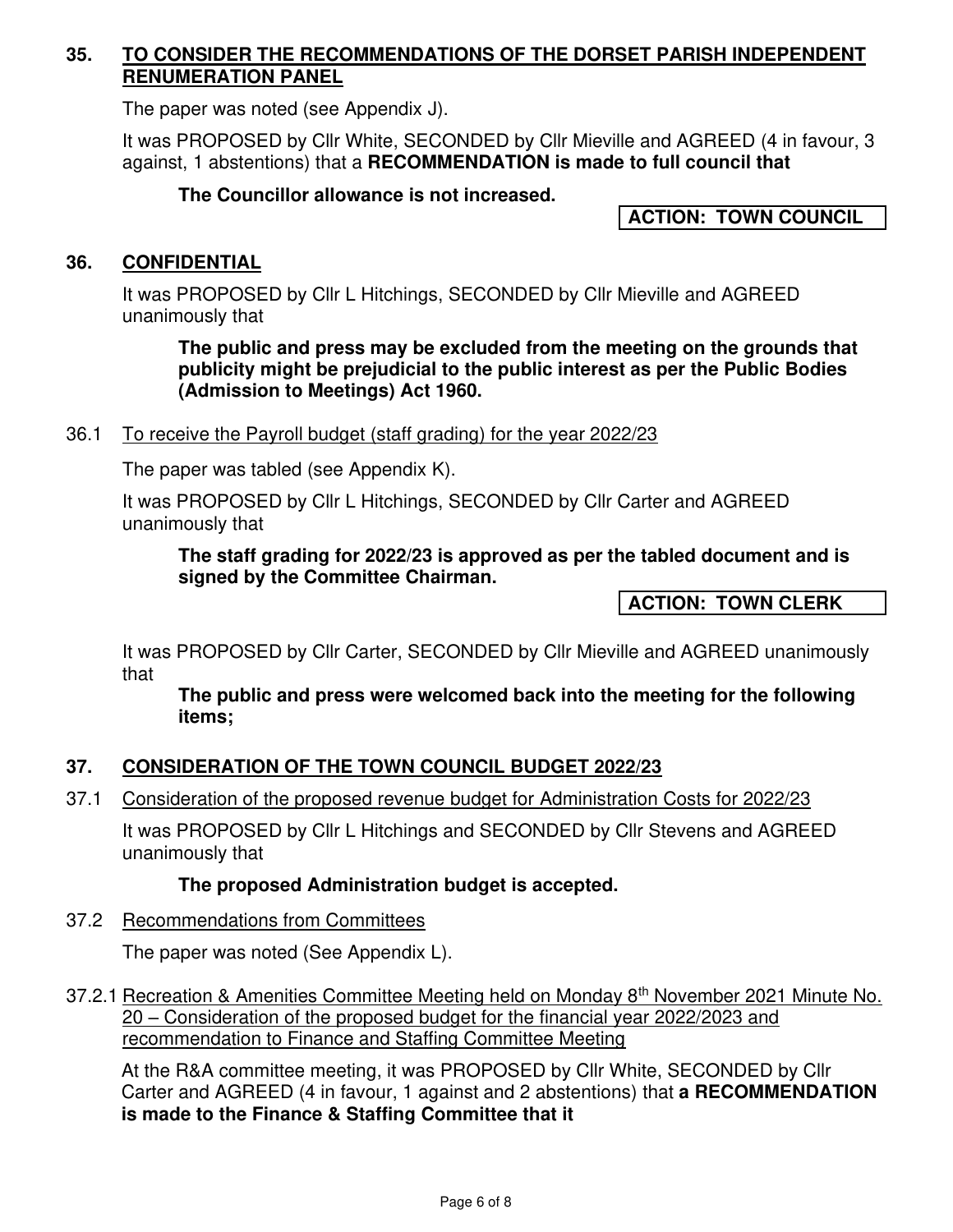**Includes a budget for the Cemetery Wall at £1,000 and sets the Earmarked Reserves at £16,500 for the 2022/23 financial year.** 

37.2.2 Town & General Purposes Committee Meeting held on Monday 15<sup>th</sup> November 2021 Minute No. 32 – Consideration of the proposed budget for the year 2022/2023 and recommendation to Finance & Staffing Committee Meeting

#### Earmarked Reserves

It was PROPOSED by Cllr L Hitchings, SECONDED by Cllr Holmes and AGREED (7 in favour,1 against) that **a RECOMMENDATION is made to the Finance & Staffing Committee that it**

**The Town & General Purposes Committee Earmarked Reserves budget is approved at £10,500 for the 2022/2023 financial year.** 

#### Reserve Accounts

It was PROPOSED by Cllr L Hitchings, SECONDED by Cllr Mieville and AGREED (6 in favour, 1 against, 1 abstention) that **a RECOMMENDATION is made to the Finance & Staffing Committee that it** 

**The Town & General Purposes Committee Reserves Account budget is approved for the 2022/2023 financial year by including £500 for the Railway Arches.** 

37.3 To consider the inclusion of the Contingency budget lines for the T&GP and R&A **Committees** 

The paper was tabled (see Appendix M).

It was PROPOSED by Cllr L Hitchings, SECONDED by Cllr Carter and AGREED unanimously that **a RECOMMENDATION is made to full council that** 

**The Committees do not budget for Contingency each year, or move it to PPM or Town Improvements, but the amount will remain in Contingency and is ringfenced to avoid adding to it each year. As a result of this action, the Recreation & Amenities Committee Earmarked Reserves are reduced to £16,000 and the Town & General Purposes Committee Earmarked Reserves are reduced to £10,000. This will be reflected in the overall budget.** 

**ACTION: TOWN COUNCIL** 

## 37.4 Consideration of the overall budget for the year 2021/22 and recommendation of the precept for 2022/23

The paper was tabled (see Appendix N).

It was PROPOSED by Cllr L Hitchings, SECONDED by Cllr Lindsay and AGREED unanimously that **a RECOMMENDATION is made to full council that**

**The draft budget of £803,241 is approved for the 2022/2023 financial year (0% increase on the 2021/2022 budget).** 

**This will be finalised at the Town Council meeting scheduled for Monday 20th December 2021.** 

**ACTION: TOWN COUNCIL**